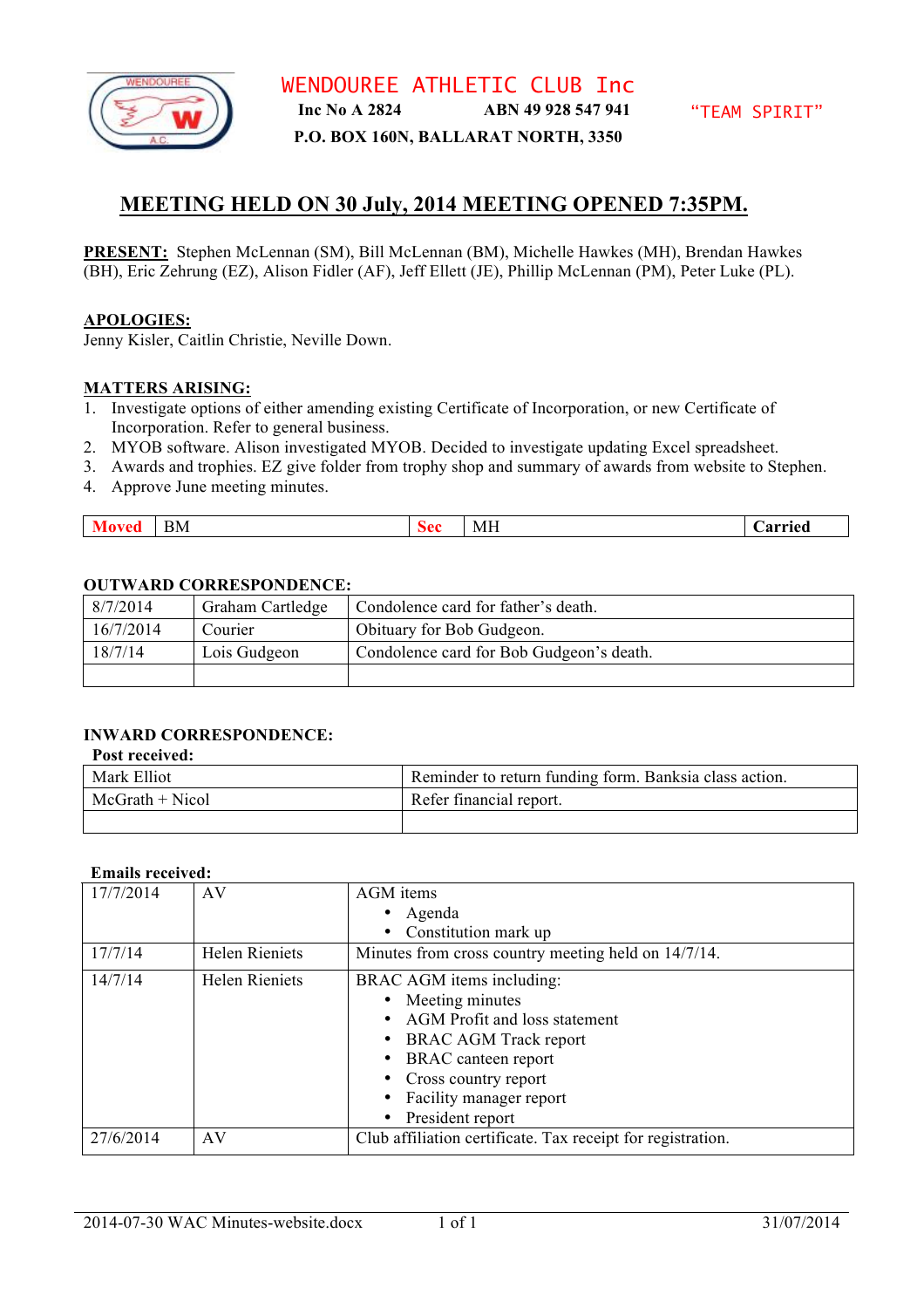# **ACCOUNTS FOR PAYMENT:**

|              | <b>Item</b>                | Amount   |
|--------------|----------------------------|----------|
|              | <b>BRAC</b> - Wal Brown    | 78.00    |
|              | BRAC - Lap of Lake         | 57.50    |
|              | Stephen McLennan - lime    | 43.80    |
|              | Stephen McLennan - Courier | 75.78    |
|              |                            |          |
|              |                            |          |
|              |                            |          |
|              |                            |          |
|              |                            |          |
|              |                            |          |
|              |                            |          |
|              | <b>Total</b>               | \$255.08 |
|              |                            |          |
| <b>Moved</b> | <b>Sec</b>                 | Carried  |

Refer to report.

| <b>Moved</b> | AF | sec | $\mathbf{H}$<br>. J L<br>__ | 0.1110<br>.иг |
|--------------|----|-----|-----------------------------|---------------|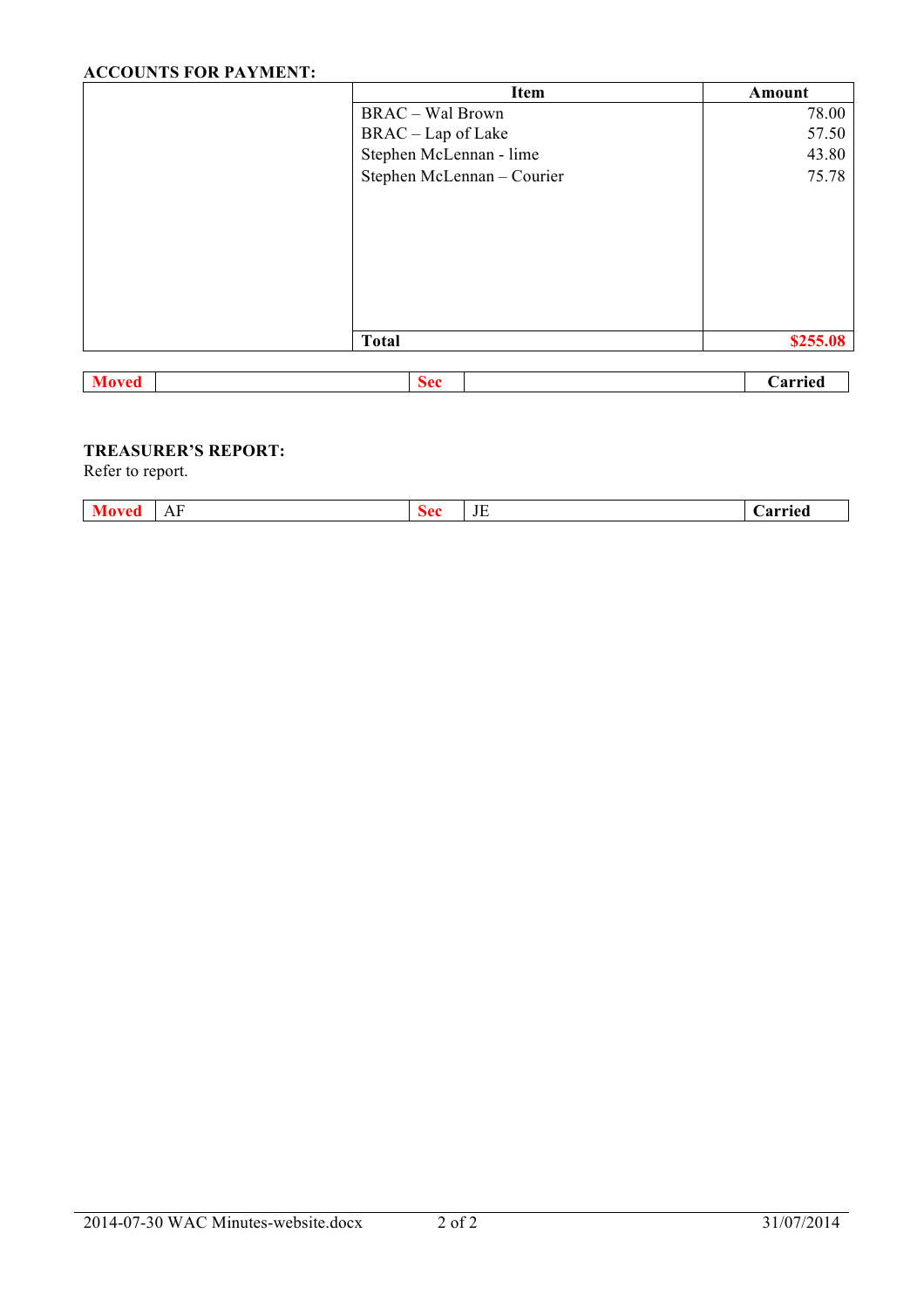# **REPORTS:**

#### **FINANCIAL REPORT**: (Brendan Hawkes)

1. Correspondence from McGrath + Nicol regarding Banksia receivership. Debenture holders received 80 cents to dollar to date.

#### **SOCIAL REPORT:** (Michelle Hawkes)

1. 16 August. Social function after AV 15km event.

#### **FUNDRAISING REPORT:** (Steve McLennan)

1. Cans and bottles going well.

#### **WOADY YALOAK REPORT:** (By Peter Luke.)

- 1. Haddon run.
	- Will have someone at school ay 1:30 to help direct people.
	- Variation in senior course. 7.7km. Will be marked. Mass start all age groups.
	- Will have BBQ
	- Will be selling chocolates as fund raiser.
	- WAC to bring boiler for hot drinks.
- 2. 30 run last Friday evening.
- 3. Sponsorship totals \$3500-4000 per year.
- 4. Club championships next Friday night.

#### **BRAC REPORT:** (Brendan Hawkes)

- 1. Attended meeting on BRAC Future Plan.
	- Survey.
	- Ideas to improve athletics.
	- Draft report.
- 2. Volunteers. Difficulty getting volunteers. YCW lost points at Lap of the Lake.

#### **TRACK REPORT (incl ATHLETICS VICTORIA)**: (Stephen McLennan)

- 1. Officials lunch. Christmas in July. Awards for years of service up to 50 years.
	- Caitlin Christie awarded Ballarat region official of the year.
	- Bill McLennan awarded recognition for 35 years service.
- 2. AGM.
	- Financial accounts. Losing money.
	- New draft rules of incorporation to be voted by email (if allowed under current rules.)
	- Life membership awarded to Bill McLennan.

### **JUNIOR REPORT:** (By Brendan Hawkes.)

1. Approx 20 kids per week.

### **CROSS COUNTRY REPORT:** (Jeff Ellet)

| June | 28 | Kingsley Curtis Handicap.         | Full results available on website |  |
|------|----|-----------------------------------|-----------------------------------|--|
| July |    | BRAC Lap of the Lake.             | Full results available on website |  |
|      | 12 | AV (XCR round 5) Sandown Relays   | Full results available on website |  |
|      | 12 | Gunns Flat 5km/10km.              | Full results available on website |  |
|      | 19 | B.R.A.C Wal Brown 4km/8km.        | Full results available on website |  |
|      | 26 | Combined 5km /10km championships. | Full results available on website |  |

1. Numbers down somewhat.

| <b>BM</b><br><b>Moved</b> | <b>Sec</b> | JE | Carried |
|---------------------------|------------|----|---------|
|---------------------------|------------|----|---------|